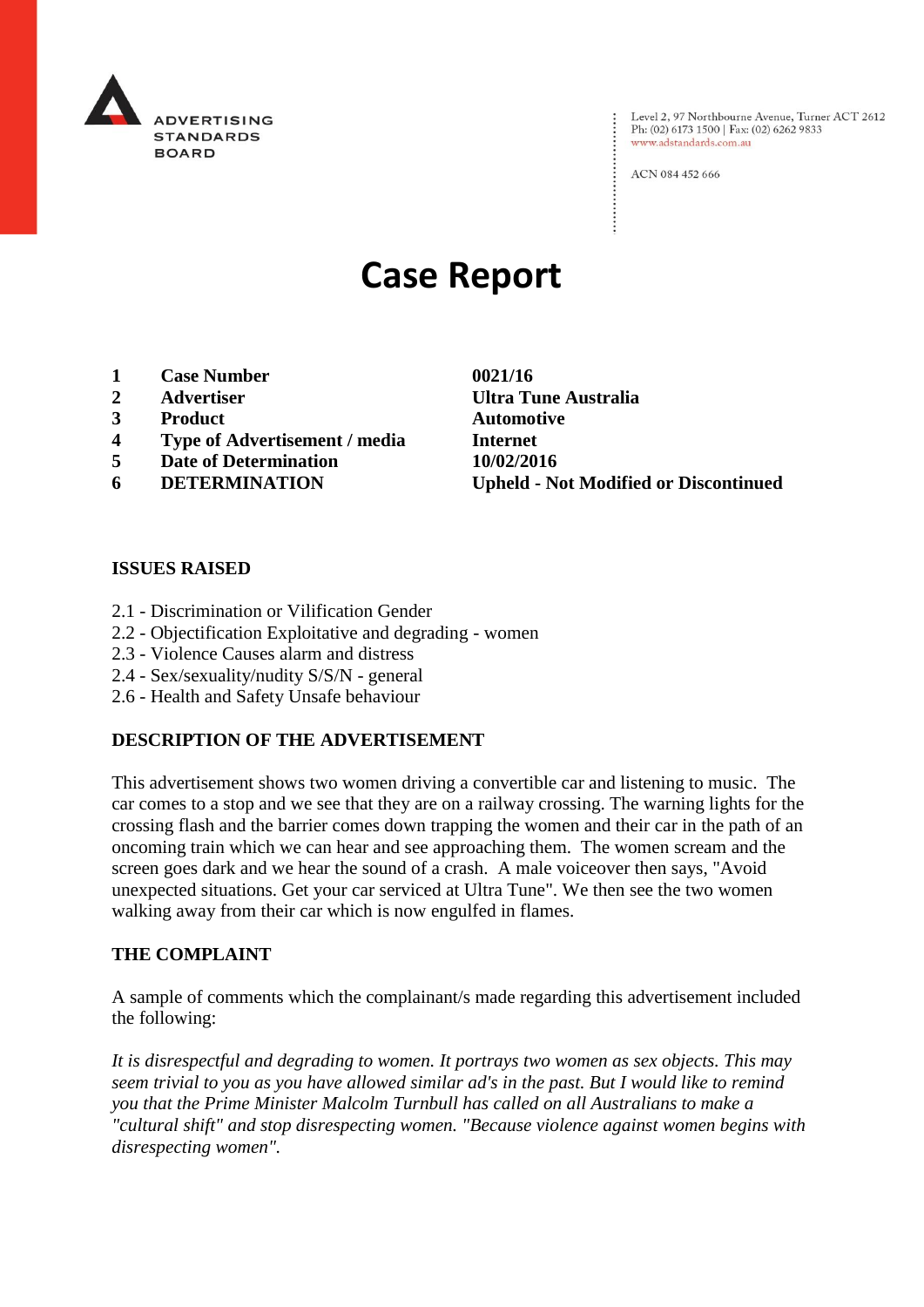## **THE ADVERTISER'S RESPONSE**

Comments which the advertiser made in response to the complainant/s regarding this advertisement include the following:

*Advertisements Complaint References 0020116, 0021/16, 0022/16, 0023/16, 0024/16 & 0025116*

*We refer to your email letters attaching complaints concerning Ultra Tune's three advertisements currently broadcasted on Channel 7 and our website.*

*The advertisements in questions are:*

*• Unexpected Situation advertisement: 30 & 15 second advertisements with two female actors in a motor vehicle that breaks down at a railway crossing. They can be viewed on our YouTube channel https:llwww.youtube.comlwatch?v=vcKXY68Bsvw and https:llwww.youtube.com/watch?v=kFxJhRQBeaw respectively. The CAD reference numbers are P2KP2ROA and P2KPIROA respectively and they have a PG rating.*

*• January 2016 Nexen advertisement: 15 second advertisement of two female actors dressed in black figure hugging clothing holding tyre changing hand tools. It can be viewed on our YouTube channel https:llwww.youtube.comlwatch?v=cLpTzuHbEDA. The CAD reference number is P2JTIROA and is PG rated.*

*• Get into Wimbledon advertisement: 15 second advertisement of two female actors dressed in black figure hugging clothing holding tennis rackets. It can be viewed on our YouTube channel https:llwww.youtube.com/watch?v=cLpTzuHbEDA. The CAD reference number is P2JTJROA and is PG rated.*

*We respond to the issues raised by the complainants (2.1, 2.2, 2.3, 2.4, 2.5 & 2.6 of the Code) as follows:*

*Unexpected Situation advertisement*

*1. The objective of our advertisement is to promote Ultra Tune servicing by encouraging owners to have their vehicles serviced so as to avoid unexpected situations I break downs (this is clearly stated in the voiceover near the end of the advertisements).*

*2. The advertisement was designed in an exaggerated action movie style and is not intended to be a fully realistic portrayal of real events.*

*3. Concerns about safety & violence*

*(a) We sympathise and extend our condolences to the complainants who have suffered or been involved in any railway related tragedy. Our advertisements are not intended to cause distress and we regret any distress it may have caused to those in the public.*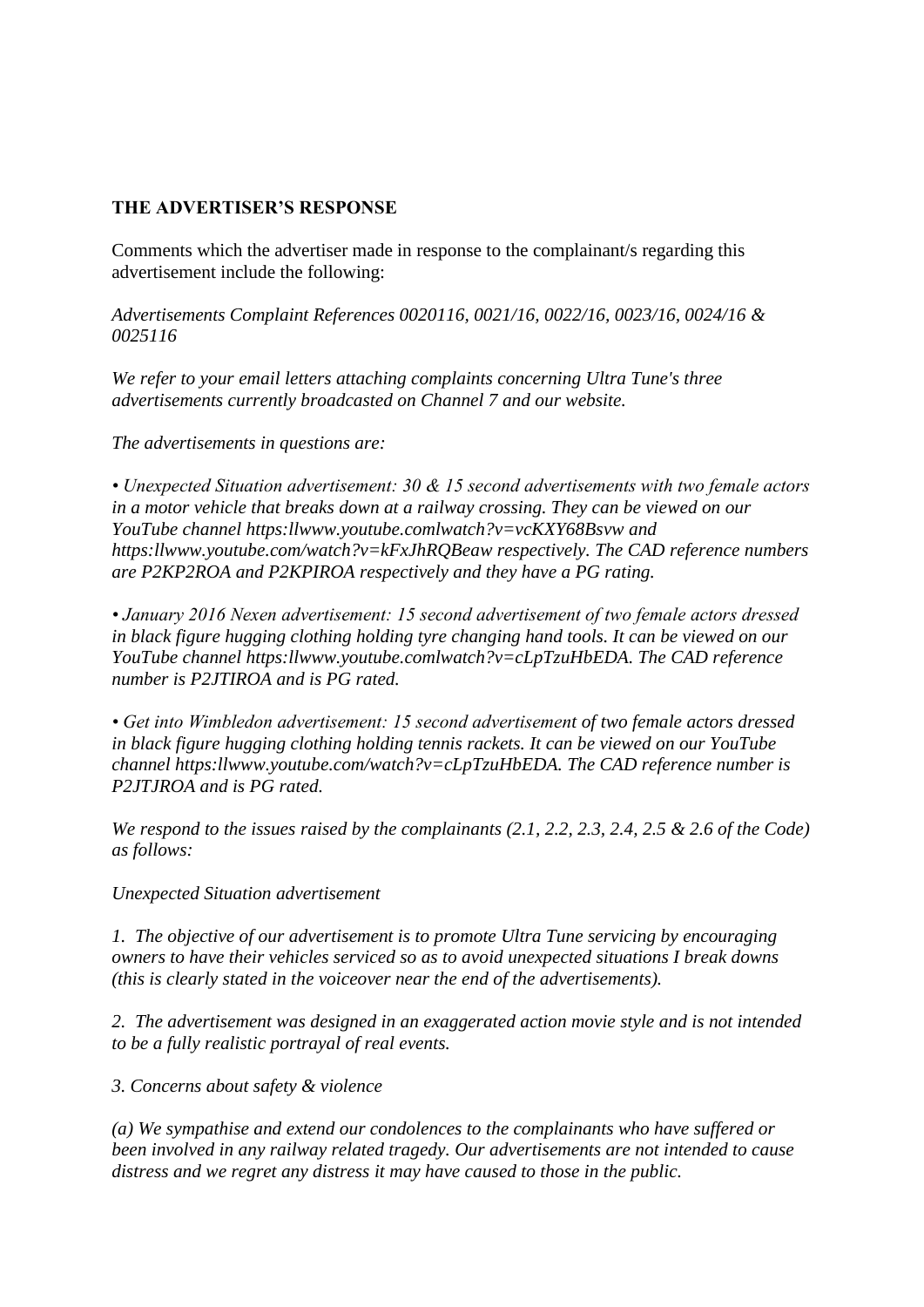*(b) The characters do not intentionally stop at the railway crossing. There is no suggestion of a suicide or an attempted suicide. At approximately 4 seconds into the advertisement, a loud bang can be heard and the driver is seen to attend to the controls of the vehicle at first instance (as any reasonable driver would). In the next scene, the vehicle's brakes are being applied in a controlled manner (brake lights are illuminated) as any driver would do.*

*(c) It is clear that the vehicle has broken down. At approximately 6 seconds, the vehicle stops abruptly and the red crossing signal lights are not flashing.*

*(d) The driver immediately tries to re-start the vehicle (in order to move the vehicle off the rail line).*

*(e) At 11 seconds, a long shot of the vehicle at the rail line crossing is depicted and the viewer can see smoke emanating from the front of the vehicle; a clear indicator of a mechanical problem with the vehicle. The driver is continuing to try to restart the vehicle but to no avail*

*(f) There is no depiction of the collision between the motor vehicle and a "train" (no train is actually depicted in the advertisements).*

*(g) The characters are shown surviving the inferred collision in the exaggerated unrealistic movie style mentioned above at the end.*

*(h) The advertisement was filmed in a controlled environment. At no time were the actors or production crew under any risk of harm.*

*4. We refute the suggestion that the advertisements objectifies or degrades women.*

*5. The actors are fully clothed wearing evening street clothing that is common in today's society.*

*(a) The whole advertisement is depicted at dusk and night / evening time, when it is common for women to be in such attire.*

*(b) The advertisements do not portray nor suggest sex or any sexual act and the actors are not being portrayed as objects of lust. The advertisements do not include any graphic nudity and there is no uncovered flesh.*

*6. We note a number of complaints have referred to the actors in a derogative way, based upon their appearance which is a personal bias. In other environments (such as a workplace or school yard), such derogative comments based upon appearance could be considered harassment and bullying.*

*7. We refute that advertisements suggest or encourages harassment, rape or any other violence against women. Ultra Tune strongly objects to any violence against all people including women. The clothing that the actors are wearing or any person chooses to wear is in no way an excuse or reason for harassment, rape or violence against them. Indeed one of the female actors is an ambassador of White Ribbon Australia (Australia's campaign to prevent men's violence against women).*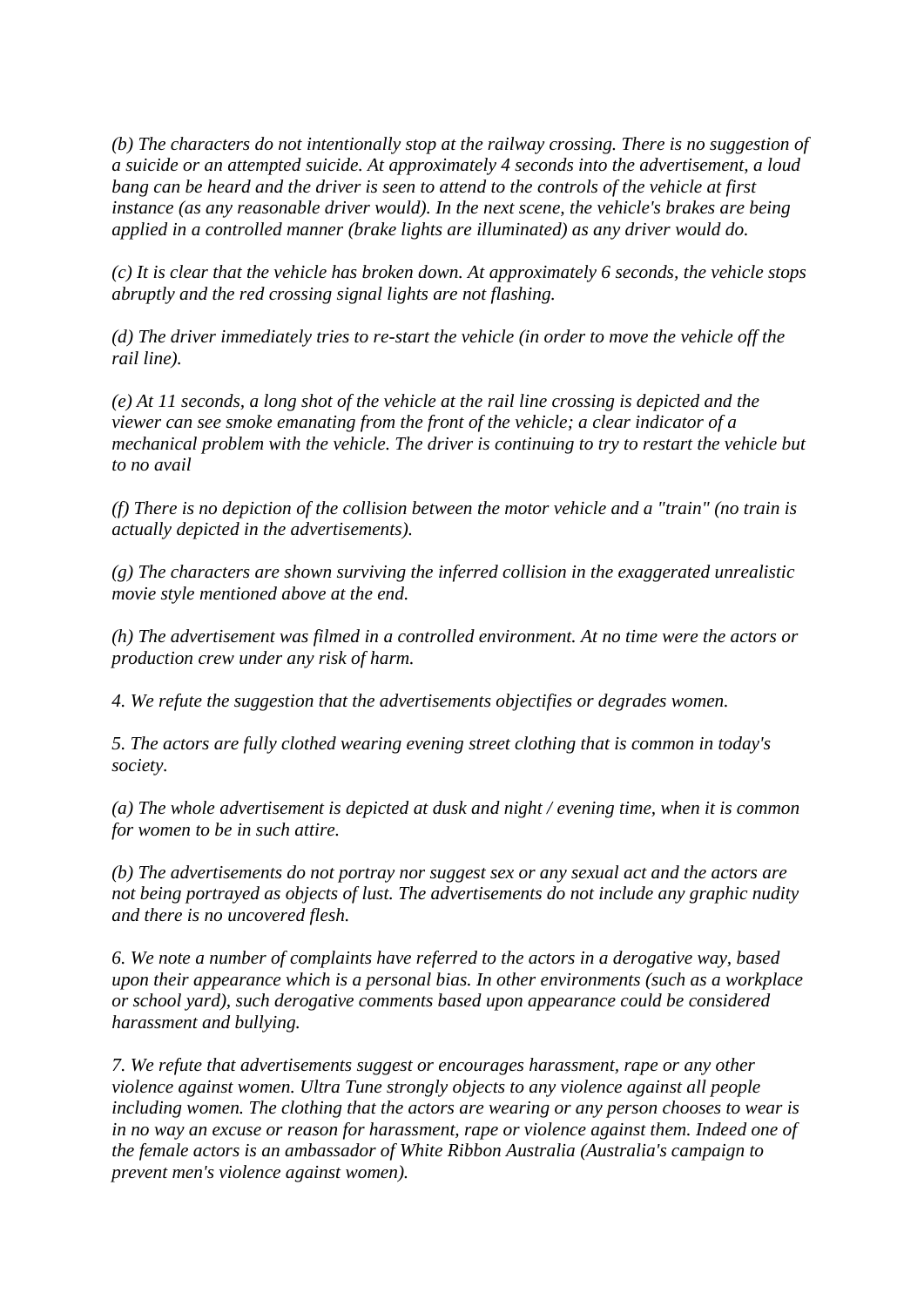*8. Furthermore we refute that the actors are portrayed as being unintelligent or stupid.*

*(a) At no time are the actors shown as anything other than as normal people driving with loud music in their vehicle or otherwise.*

*(b) The characters deal with the vehicle break down without assistance and are not "helpless".*

*(c) They also escape the implied collision by themselves. The decision to abandon and escape the vehicle is the safest decision.*

*(d) The final scene was designed to emphasise the female empowerment with them confidently walking away from the vehicle without harm.*

*9. The use of a male voiceover near the end of the advertisements is a neutral announcement without condescending to the female characters. It is in no way suggesting that a male figure was required to assist the female characters. There is also no suggestion that the female characters required a male figure for assistance with the breakdown and their escape.*

*10. The advertisements are classified with a PG rating.*

*January 2016 Nexen advertisement*

*11. The advertisement is to promote tyres (specifically Nexen Tires) from Ultra Tune.*

*12. The actors are fully clothed. The images do not portray nor suggest sex or a sexual act and the actors are not being portrayed as objects of lust. The advertisement does not include any graphic nudity and there is no uncovered flesh.*

*13. The "tongue in cheek" reference to "rubber" in the super and voiceover is clearly explained as referring to Nexen Tires (which is also depicted).*

*14. The rubber reference and the actors' clothing are a continuation of Ultra Tune's previous advertisement (CAD reference PZLIlROA which also had a PG rating). The previous advertisement was considered by the Board (case number 0201/14) and the complaints were dismissed.*

*15. The tyre equipment props are not used in a sexual manner or in a suggestively sexual manner.*

*16. The actors were treated fairly during the production and were renumerated for their performance.*

*17. We also refer to case number 0380/13 where the complaints were dismissed.*

*18. The advertisement has a PG rating.*

*Get into Wimbledon advertisement*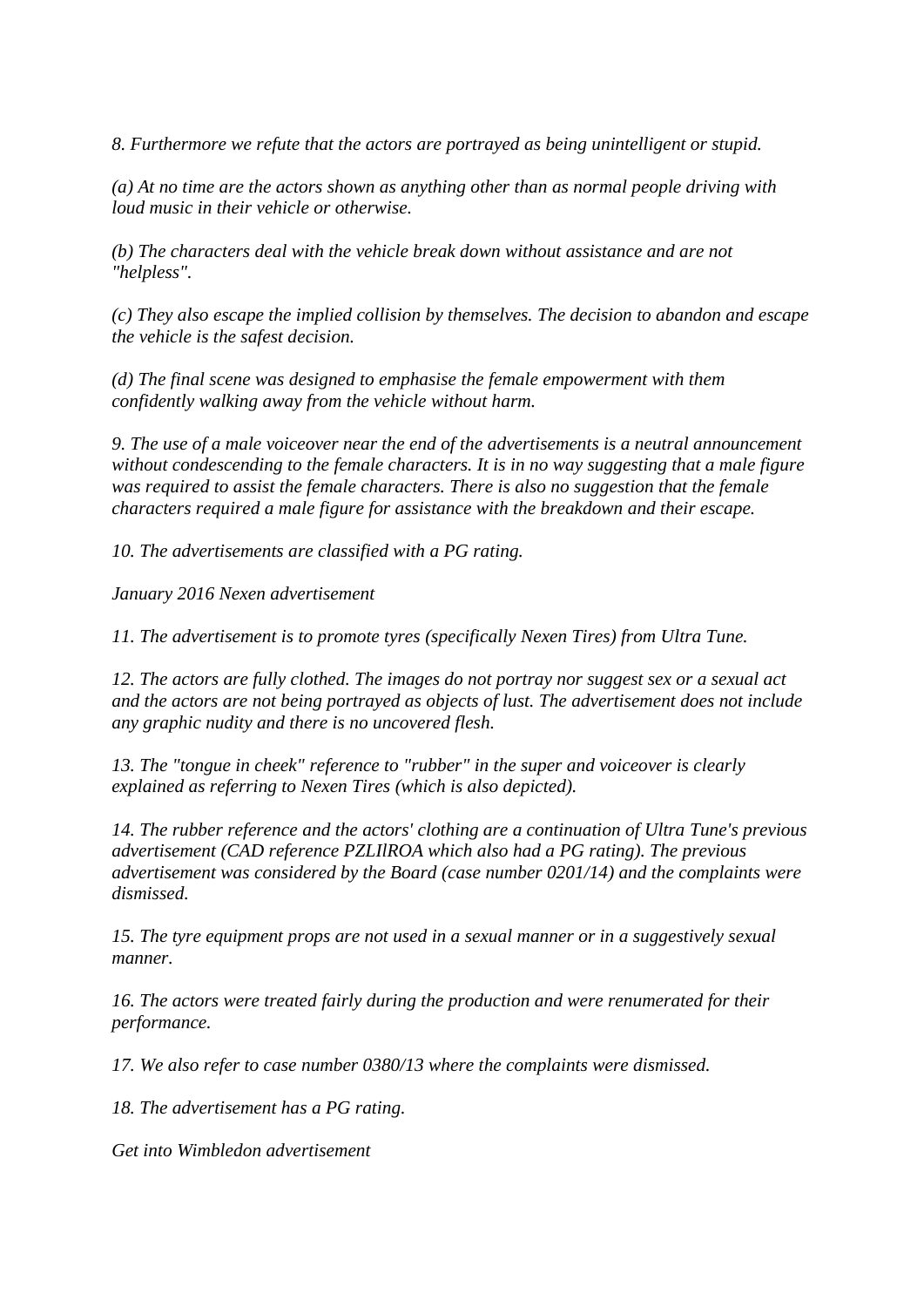*19. The advertisement is to promote tyres (specifically GT Radial tyres) from Ultra Tune with a competition to win a trip to Wimbledon.*

*20. The voiceover explains the connection between the purchase of tyres and Wimbledon competition that viewers may enter.*

*21. There is no suggestion in the advertisement that the actors are tennis players.*

*22. The tennis props are not used in a sexual manner or in a suggestively sexual manner.*

*23. We refer to and repeat paragraphs 4, 6, 10, 12, 14, 16, 17 and 18 above.*

*In respect of all the advertisements, whilst we appreciate the time and effort the complainants have taken, the number of complaints is a small fraction of the total viewership that has seen the advertisements.*

*Nevertheless, for the reasons above, we do not believe the advertisement breaches AANA Advertisers Code of Ethics in any way.*

## **THE DETERMINATION**

The Advertising Standards Board ("Board") considered whether this advertisement breaches Section 2 of the Advertiser Code of Ethics (the "Code").

The Board noted the complainant's concerns that the advertisement is disrespectful and degrading to women in its portrayal of women as sex objects.

The Board viewed the advertisement and noted the advertiser's response.

The Board considered whether the advertisement complied with Section 2.1 of the Code which requires that 'advertisements shall not portray or depict material in a way which discriminates against or vilifies a person or section of the community on account of race, ethnicity, nationality, gender, age, sexual preference, religion, disability, mental illness or political belief.'

The Board noted that that there are two versions of this advertisement which features two women whose car breaks down on a rail crossing and is subsequently hit by an oncoming train. The Board noted complaints that the women are depicted as unintelligent sex objects and that this is discriminatory to women. The Board considered whether the depiction of the women was discriminatory or vilifying of women. The Board noted that despite the image of the car in flames, the two women are shown walking away from the accident unscathed. The Board noted that the 15 second version is a cut-down version of the longer 30 second version and features no new footage.

The Board noted that advertisers are free to use whomever they wish in their advertisements and considered that the use of two women in a car for an automotive product or service is not of itself discriminatory. The Board noted the women are dressed in low cut tops and short skirts and also noted that the scene is set at night and considered that the clothing is not inappropriate for two women going out. The Board considered that the women are depicted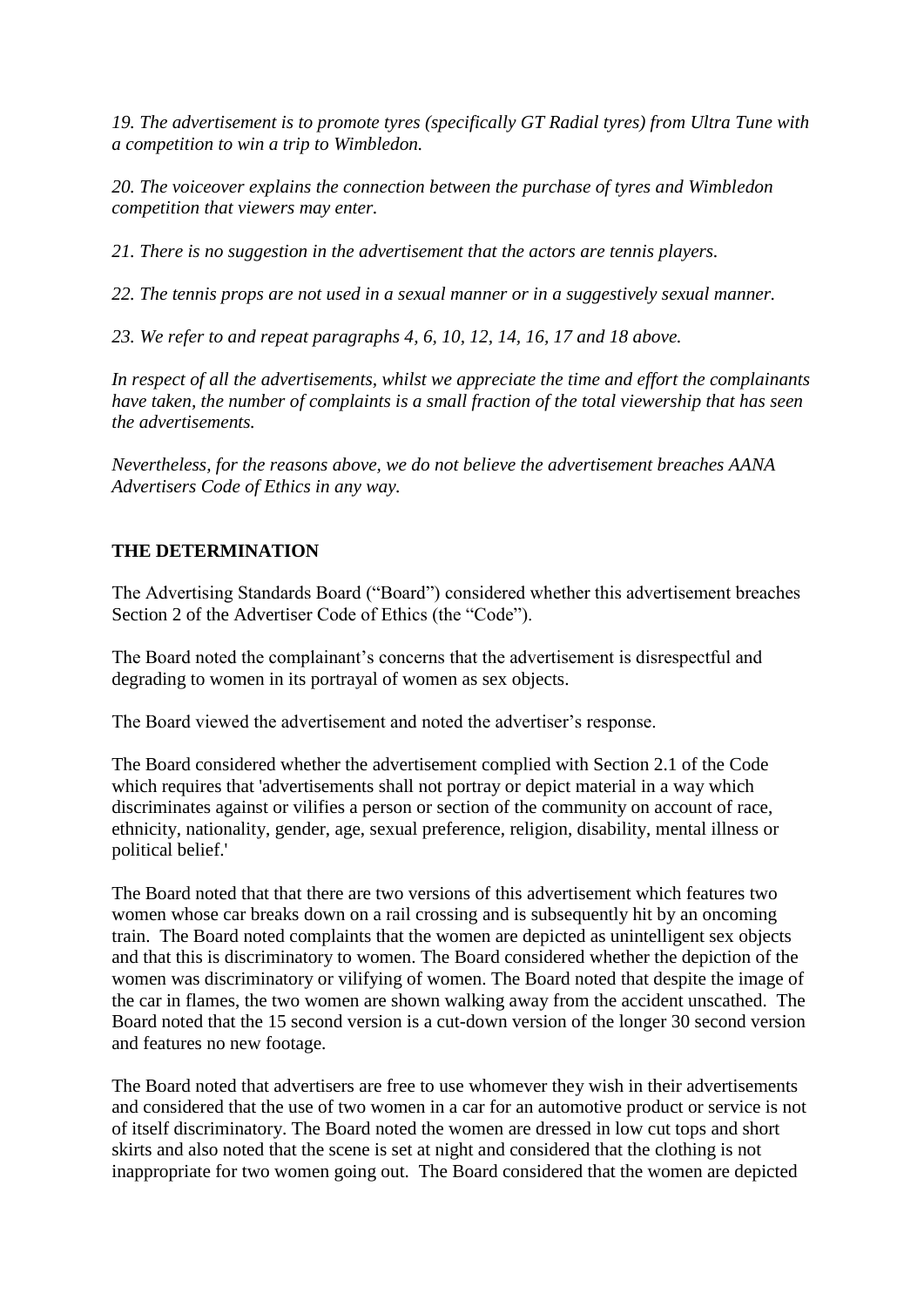sitting in a vehicle and walking away, in a Charlie's Angels type strut, from the vehicle. In the Board's view, while the women are wearing revealing clothes, the emphasis in the advertisement is on their position on a train track and not on particular aspects of their bodies. The Board considered that the women's' physical appearance may be considered as sexy to some viewers or exaggerated to others but that this is not of itself vilifying or discriminatory.

The Board also considered the other aspects of the manner in which the women are represented.

The Board noted that throughout both versions of the advertisement the women do not speak, although they do scream just before the train hits their car. The Board noted that when the women's car stops suddenly their reaction is to look blank and do nothing. They appear not to realise that there is a training coming despite being on a rail crossing and despite the noise and vision of both the warning signals and the oncoming train. The Board noted the male voiceover which states, "Avoid unexpected situations. Get your car serviced at Ultra Tune".

The Board noted that the intent of the advertisement is to depict two women unexpectedly breaking down – with the advertiser suggesting that regular services from Ultra Tune will prevent such an 'unexpected situation.' The Board accepted that the intent of the advertisement it to show an unrealistic situation. However the Board considered that the women are depicted as unintelligent in the way in which they sit passively, with blank faces, in the car on the train tracks and also in the way they appear to not notice the oncoming train. This behaviour, in the Board's view, makes the women appear unintelligent and presents them in a stereotypical helpless female situation. In the Board's view, the depiction of the women's reaction to their situation is a negative depiction of women and does amount to vilification of women. The Board considered that the advertisement did portray or depict material in a way which discriminates against or vilifies a person or section of the community on account of gender and determined that the advertisement did breach Section 2.1 of the Code.

The Board considered whether the advertisement was in breach of Section 2.2 of the Code. Section 2.2 of the Code states: "Advertising or marketing communications should not employ sexual appeal in a manner which is exploitative and degrading of any individual or group of people."

The Board noted the complainant's concern that the advertisement depicts women as sex objects and noted that in order to breach this Section of the Code the images would need to be considered both exploitative and degrading.

The Board acknowledged that some members of the community would find the use of female models to promote an automotive service to be exploitative. The Board noted that the two women are wearing 'going out' clothing which is often revealing but considered that in this instance although the women's breasts are enhanced by the style of clothing the women are wearing, their breasts are not the focus of the advertisement. The Board considered that, consistent with a previous determination in case 0093/12, whilst it is not necessary for the women to be wearing low cut clothing their clothing is not unusual for women to wear on a night out and the women's physical features are not the focus of the advertisement.

The Board noted that the women walk away from the aftermath of the implied accident between the car and the train and considered that the manner in which they walk is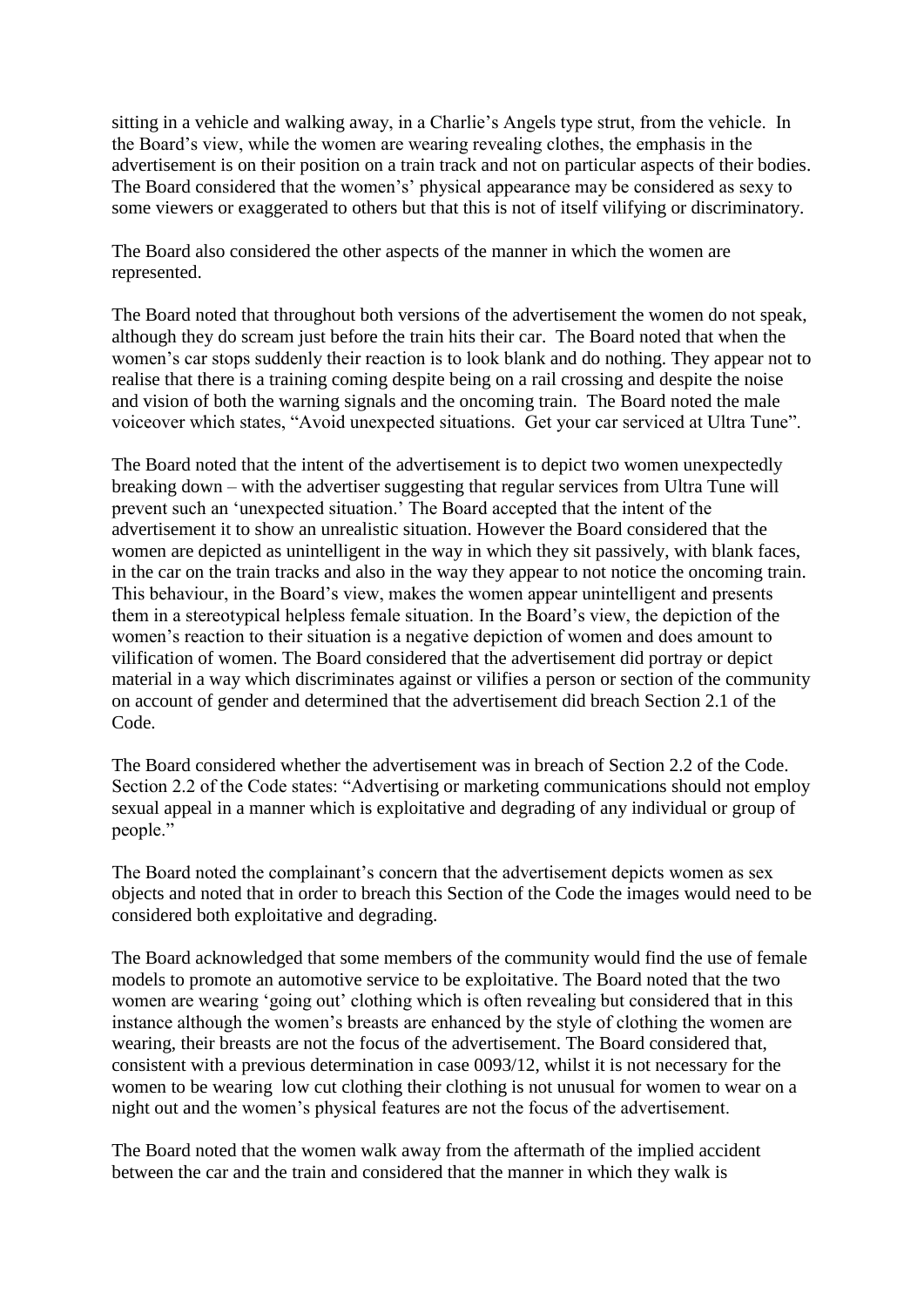reminiscent of Charlies Angels and that whilst the women are portrayed as sexy they are also portrayed as confident and in the Board's view the overall manner in which the women are depicted in the advertisement does not use their sexual appeal in a manner that is degrading.

The Board considered that the advertisement did not employ sexual appeal in a manner which is exploitative and degrading to any individual or group of people.

The Board determined that the advertisement did not breach Section 2.2 of the Code.

The Board considered whether the advertisement was in breach of Section 2.3 of the Code. Section 2.3 states: "Advertising or Marketing Communications shall not present or portray violence unless it is justifiable in the context of the product or service advertised".

The Board noted the depiction of a car being hit by a train. The Board acknowledged that this scene could cause concern to some members of the community based on their own personal experience but considered that the moment of impact is not actually shown and in the Board's view the depiction of the women walking away from the aftermath lends an unrealistic air to this scenario. The Board considered that the advertisement depicts a suggestion of imminent danger which proves to be a lucky escape and is not a depiction of violence.

The Board considered that the advertisement did not present or portray violence and determined that the advertisement did not breach Section 2.3 of the Code.

The Board then considered whether the advertisement was in breach of Section 2.4 of the Code. Section 2.4 of the Code states: "Advertising or Marketing Communications shall treat sex, sexuality and nudity with sensitivity to the relevant audience".

The Board noted it had previously dismissed complaints about an advertisement for the same advertiser in case 0201/14 where:

"The Board noted the complainants' concerns that the women use seductive moves around the tyres.

The Board noted that the advertisement is for tyres and tyre fitting and that the idea is to draw the attention of the viewer to the tyres. The Board noted that it is unlikely that anyone would behave in the same manner around tyres but that the actions of the women are exaggerated and unrealistic in a humorous way and are only mildly sexually suggestive."

In the current advertisement the Board noted that the women are wearing clothing consistent with going out for an evening and considered that whilst the women's cleavages are substantial the level of exposure is not excessive or inappropriate for evening wear.

The Board noted that the camera focuses on the women's reactions when they break down on the rail crossing and considered that the focus is on their faces and not their bodies. The Board noted that when the women walk away from the aftermath of the train hitting their car they are shown to strut towards the camera. The Board noted that the women's actions are similar to the walking style of catwalk models and considered that their actions are confident, they are filmed from a distance which minimises the focus on particular parts of their bodies, and are not strongly sexualised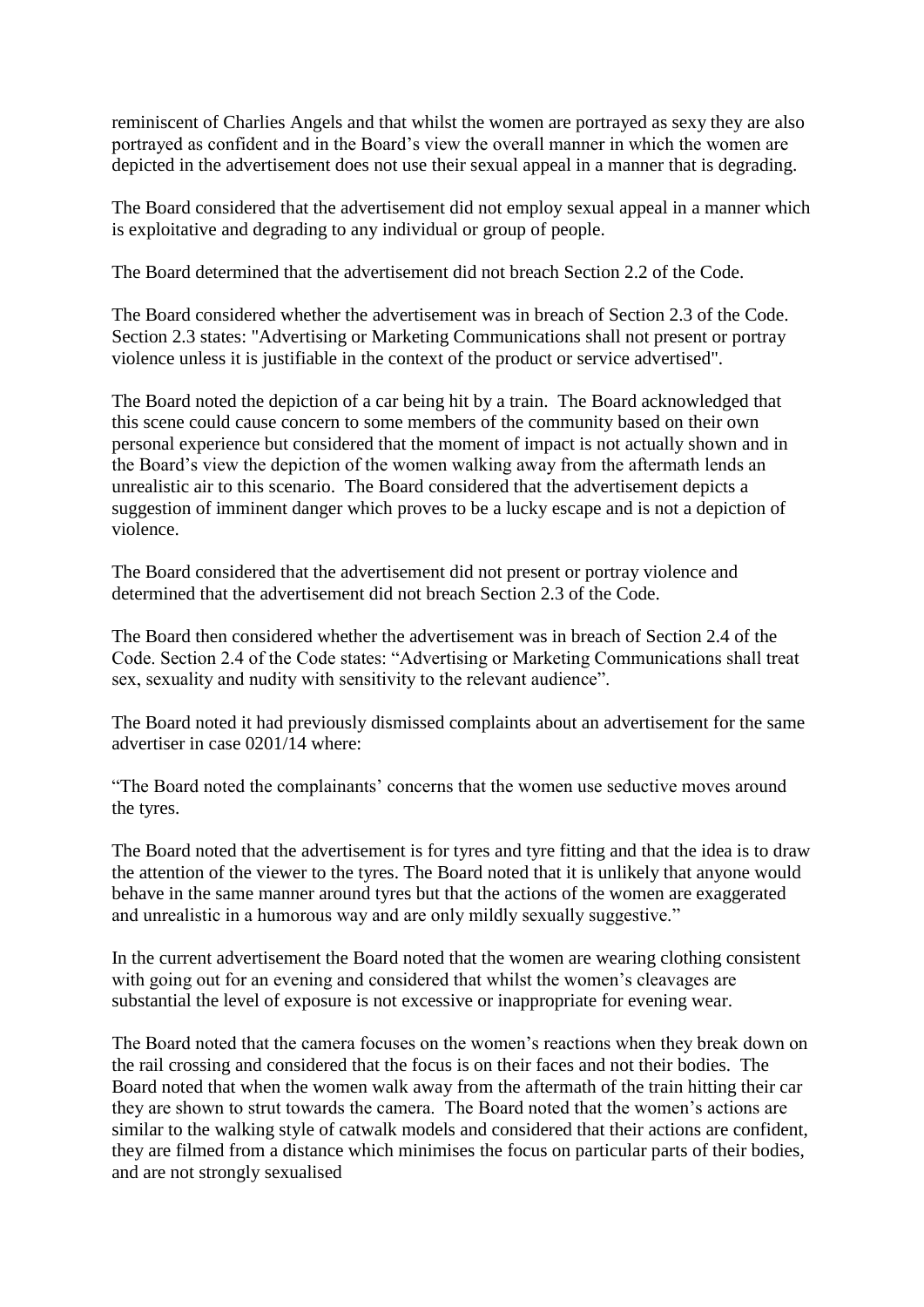The Board noted that the advertisement had been rated 'PG' by CAD and considered that overall the advertisement depicted two women wearing revealing clothing but did so in a manner that minimised the sexually impact of the advertisement and in the Board's view did treat the issue of sex, sexuality and nudity with sensitivity to the relevant broad audience which would include children viewing the television with parental guidance.

The Board determined that the advertisement did not breach Section 2.4 of the Code.

The Board considered Section 2.6 of the Code. Section 2.6 of the Code states: "Advertising or Marketing Communications shall not depict material contrary to Prevailing Community Standards on health and safety".

The Board noted that rail crossing safety is a genuine community concern but considered that in this instance the advertisement clearly depicts the women's actions as negative. The Board noted that the voiceover enforces the negative connotation by describing the situation as an unexpected scenario which could have been avoided. The Board noted that the woman survive the implied accident between the train and the car and considered that their survival is not misleading or presenting an unsafe message because the scenario of the women being able to walk away from such an accident is clearly an unrealistic outcome.

The Board considered that the advertisement did not encourage or condone members of the community to copy the women's actions with regards to the safe crossing of rail tracks.

The Board considered that the advertisement did not depict material contrary to Prevailing Community Standards on safety around level crossings.

The Board determined that the advertisement did not breach Section 2.6 of the Code.

Finding that the advertisement did breach Section 2.1 of the Code, the Board upheld the complaint.

## **THE ADVERTISER'S RESPONSE TO DETERMINATION**

We advise that we act on behalf of Ultra Tune Australia.

We refer to your letter to our clients dated 17 February 2016 and the draft case report detailing the Board's decision enclosed therein.

We are instructed that our client will discontinue the advertisement "unexpected situations" ("the Advertisement"), which is currently the subject of the abovementioned case under protest', noting that it intends to seek an independent review of the Board's decision, once finalised.